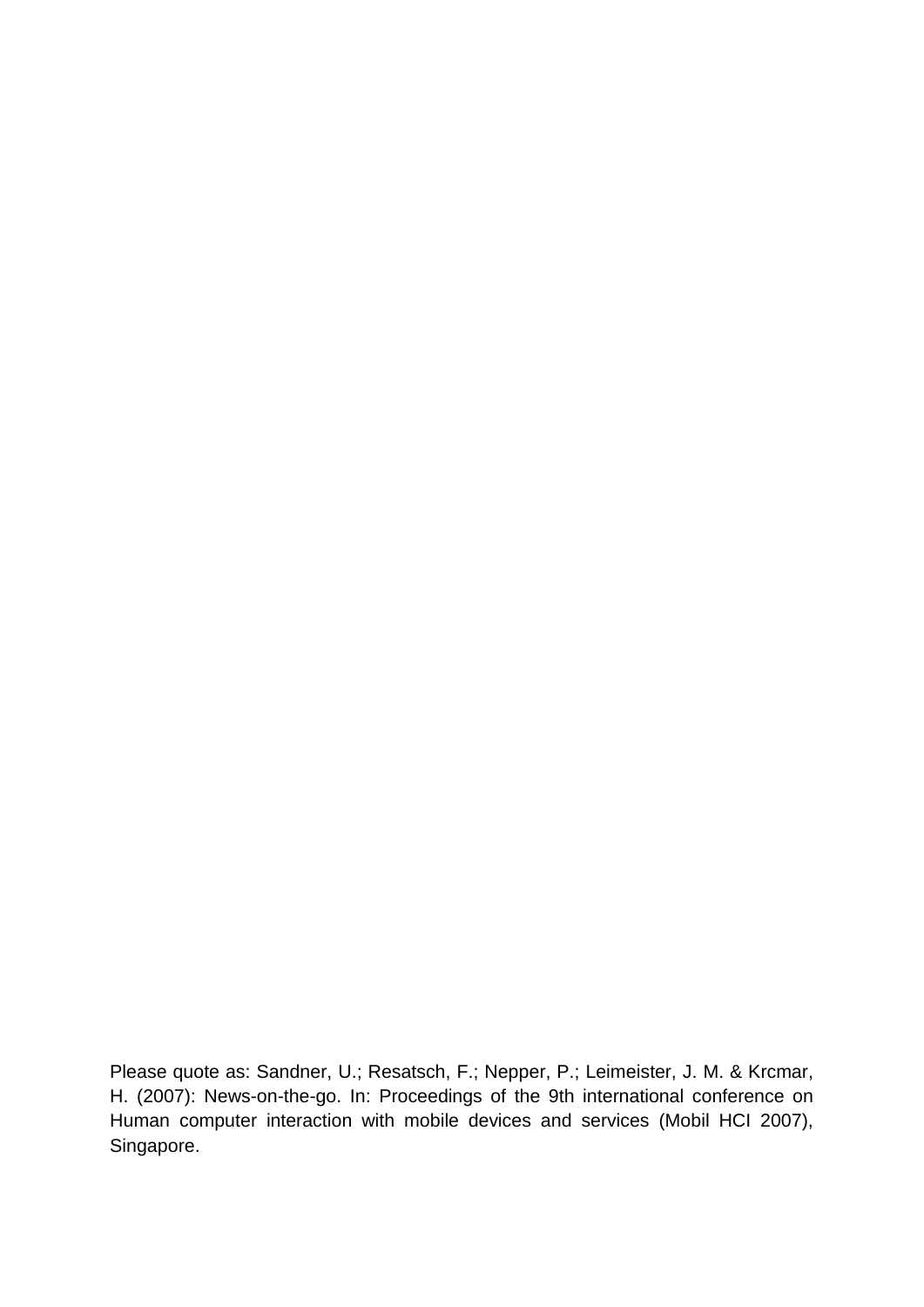# **News-on-the-Go**

## Uwe Sandner

Technische Universität München Chair for Information Systems Arcisstr. 21, 80290 Munich, **Germany** +49 89 289 28485

sandner@in.tum.de

Florian Resatsch

Institute of Electronic Business e.V. University of Arts Berlin Hardenbergstrasse 9A +49-30-726 29 83-32

resatsch@ieb.net

# Patrick Nepper

Technische Universität München Center for Digital Technology and Management Arcisstr. 21, 80290 Munich, Germany +49 89 289 28485

nepper@cdtm.de

# Helmut Krcmar

Technische Universität München Chair for Information Systems Boltzmannstr.3, 85748 Garching, Germany +49 89 289 19532

krcmar@in.tum.de

Radio Frequency Identification (RFID) [1]. An NFC system consists of two components: first, there are small, cheap tags that can be placed on objects, for example products or posters. Second, there is a NFC reader in the mobile phone. As soon as the user touches a tag with his phone, data such as an identification number or an URI is transmitted wireless to the phone.

#### **2. DEMONSTRATOR SETUP**

We have created a poster that shows the logos of several online news sites. The poster was placed in the hallway of our institute as a semi-public space (see figure 1).



**Figure 1: User requesting news on the go** 

A user can touch the logo of an online newspaper with his NFC enabled mobile phone while passing by and immediately receives news content displayed on the phone's browser (see figure 2).

# Jan Marco Leimeister

Technische Universität München Chair for Information Systems Boltzmannstr.3, 85748 Garching, Germany +49 89 289 19510

leimeister@in.tum.de

#### **ABSTRACT**

In this paper, we describe a prototype that allows users to receive news on his NFC enabled mobile phone by touching a poster on the go.

### **Categories and Subject Descriptors**

J.7 [**Publishing**]: content distribution channels, NFC, mobile **HCI** 

# **General Terms**

Design

#### **Keywords**

Content distribution, haptic user interfaces, NFC

#### **1. IDEA**

This paper describes a prototype that allows users to pick up news content for their mobile phone by shortly touching an information poster on the go. Such posters may be placed in public spaces, for example at train stations, where people are passing by and can pick up up-to-date information from their favorite newspaper without having to stop.

In our prototype we use Near Field Communication (NFC) enabled mobile phones. NFC is a standard closely related to

Permission to make digital or hard copies of all or part of this work for personal or classroom use is granted without fee provided that copies are not made or distributed for profit or commercial advantage and that copies bear this notice and the full citation on the first page. To copy otherwise, or republish, to post on servers or to redistribute to lists, requires prior specific permission and/or a fee. Mobile HCI'07, September 9-12, 2007, Singapore. Copyright 2007 ACM 978-1-59593-862-6….…\$5.00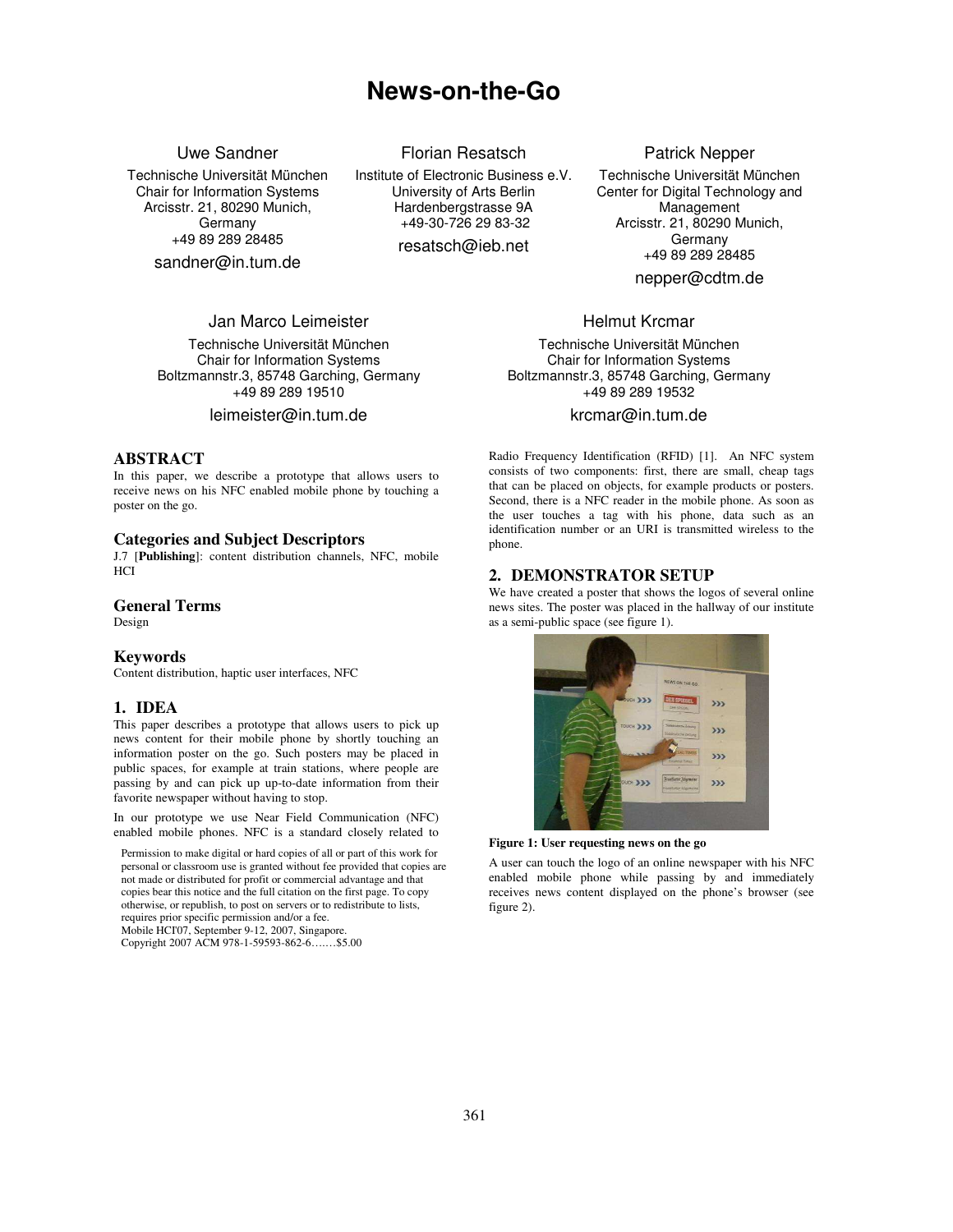**Figure 2: News content on the NFC enabled mobile phone** 

On the reverse side of the poster several NFC tags are placed that identify the corresponding newspaper on the front of the poster (see figure 3).



**Figure 3: Multiple NFC tags at the reverse side of the poster are assigned to each newspaper** 

For each newspaper multiple tags are used to increase the reliability of the reading process. The time needed for the mobile phone to identify the tag is about 2 seconds. Tests showed that the user can keep on walking during the identification process.

# **3. APPLICATION DEVELOPMENT USING INTERACTION DESIGN**

Our ubiquitous computing application works with technology (the NFC tags) that is woven into the background of the user's environment (the poster at a train station)[2]. It supports an everyday activity such as reading news. The activity of touching a poster while walking by is extremely simple to understand for users[3]. Touching is considered a natural action, although it isn't necessarily considered a socially acceptable way to use mobile phones[4].

Norman states classic design principles that make everyday design understandable [5]. These principles guided the development of our prototype.

- Visibility: The user can immediately tell the state of the device and the alternatives for action.
- Conceptual model: Consistency in the presentation of operations and a coherent system image.
- Mappings: The relationship between system state and what is visible, between controls and their effects, and between actions and actual results must be clear and easy to determine. This is clearly the case since there is only one action (touching) the poster and the choices (selection one out of several newspapers) are depicted on the poster. The result (receiving news content) is immediately shown on the phone's browser.
- Feedback: Full and continuous feedback about every action. The phone vibrates as soon as a tag is detected and uses the browser for further interaction.

The mobile device can be considered as an everyday object since users are accustomed to using it almost automatically. NFC is integrated in mobile phones – devices that are everyday objects– therefore the usage use of NFC should be easy and understandable in everyday situations. Yet the idea of touching an object with a phone to get information is not common for most people. It is a challenge to shape the affordance right and to make interfaces intuitive, for example with graphical symbols [6].

### **4. SOFTWARE ARCHITECTURE**

The system consists of three major components (see figure 4): software on the mobile phone, a core NFC application server in the backend, and several client news/advertisement application servers.



#### **Figure 4: Several newspapers can serve as content source. The core server sends requests to the client servers and receives news content.**

The software on the mobile phone reads the NFC tags and displays the information to the user. For both tasks standard software that is preinstalled on the mobile phone by the manufacturer is used. In our setup we use a Nokia 3220 and a Nokia 6131 with NFC capabilities. The preinstalled Service Discovery application detects the tag and reads an URL that is stored on the tag. The URL includes the address of the core NFC server and a unique identifier (UID) containing the newspaper and the location of the poster. This URL is opened in the web browser of the mobile phone which sends an HTTP request to the core server.

The core NFC server uses JBoss AS as J2EE container. When the core NFC application server receives a request it extracts the UID and performs an internal database lookup. As database we use Apache Jackrabbit which is an implementation of JSR 170 (Content Repository for Java Technology API). Depending on the name of the newspaper a request is sent to one of several news application servers and to an advertisement server.

Each implementation of a news application server is running independently from the other servers. The communication between core server and news servers is based on XFire, a Java SOAP framework. It serves as a connector to the online news site of a singular newspaper. In our prototype we use RSS feeds but other technologies for content syndication such as APIs or direct access to content repositories may also be feasible. The news content is sent back to the core NFC server in a standardized format. In our prototype we use standard text and images, but rich content such as podcast could be implemented.